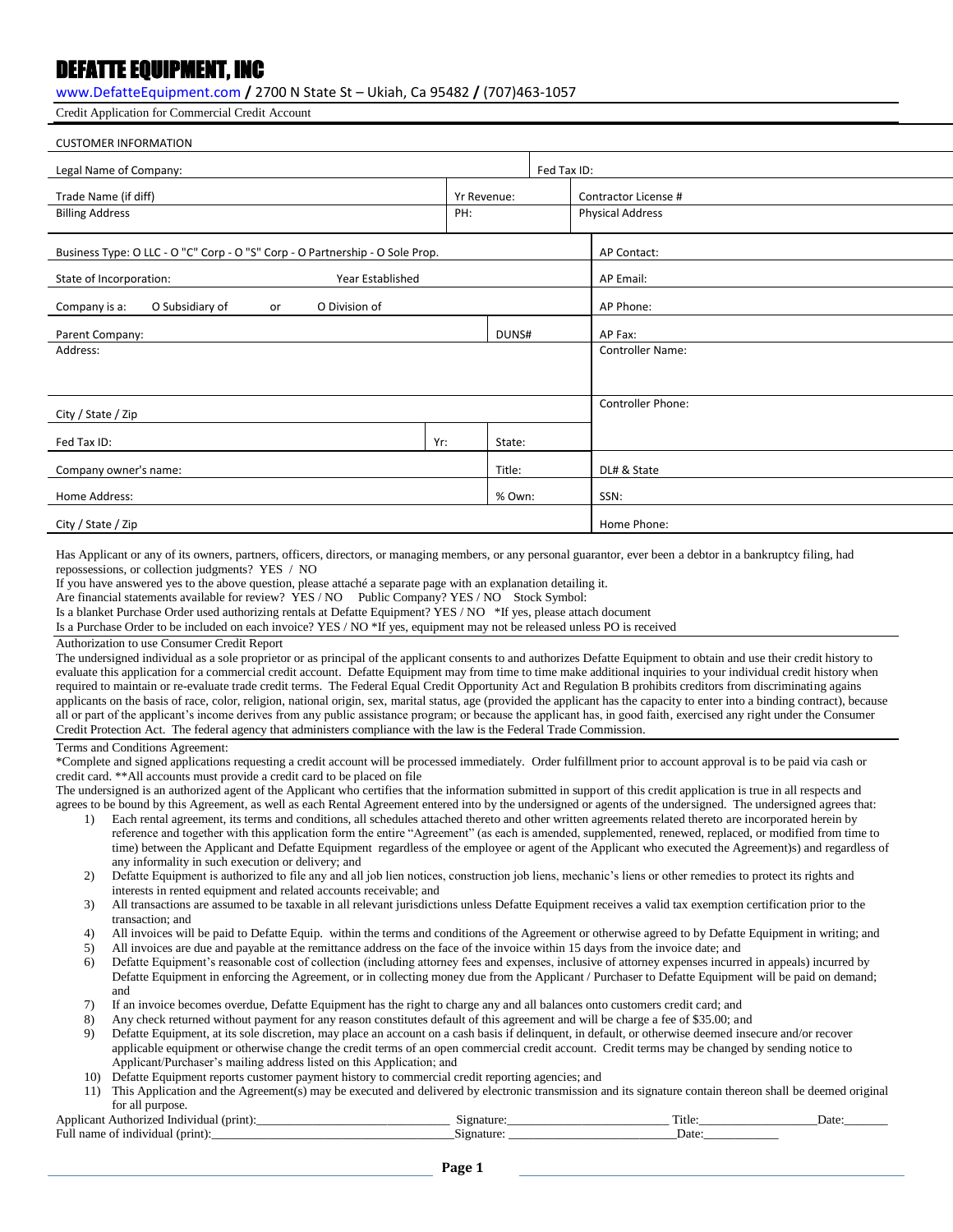## DEFATTE EQUIPMENT, INC

[www.DefatteEquipment.com](http://www.defatteequipment.com/) **/** 2700 N State St – Ukiah, Ca 95482 **/** (707)463-1057

**REFERENCES** 

| Pre-printed credit reference information can be used as long as all information herein is included |                                                                            |  |  |
|----------------------------------------------------------------------------------------------------|----------------------------------------------------------------------------|--|--|
| <b>CREDIT REFERENCES</b>                                                                           |                                                                            |  |  |
| Bank Name & Address:                                                                               | Bank Contact Name & Phone:                                                 |  |  |
|                                                                                                    |                                                                            |  |  |
|                                                                                                    |                                                                            |  |  |
|                                                                                                    |                                                                            |  |  |
|                                                                                                    |                                                                            |  |  |
|                                                                                                    |                                                                            |  |  |
| Account Type:                                                                                      | Account #                                                                  |  |  |
|                                                                                                    |                                                                            |  |  |
| Date Opened:                                                                                       | Loan Account #                                                             |  |  |
| Insurance Company Reference, Name & Address:                                                       | Insurance Contact & Phone:                                                 |  |  |
|                                                                                                    |                                                                            |  |  |
|                                                                                                    |                                                                            |  |  |
|                                                                                                    |                                                                            |  |  |
|                                                                                                    |                                                                            |  |  |
|                                                                                                    |                                                                            |  |  |
|                                                                                                    |                                                                            |  |  |
| Account #                                                                                          |                                                                            |  |  |
| Trade Credit Reference, vendor with credit line similar to credit request. Please                  | Trade Credit Reference, vendor with credit line similar to credit request. |  |  |
| include contact info:                                                                              | Please include contact info:                                               |  |  |
|                                                                                                    |                                                                            |  |  |
|                                                                                                    |                                                                            |  |  |
|                                                                                                    |                                                                            |  |  |
|                                                                                                    |                                                                            |  |  |
|                                                                                                    |                                                                            |  |  |
|                                                                                                    |                                                                            |  |  |
|                                                                                                    |                                                                            |  |  |
| Account #                                                                                          | Account #                                                                  |  |  |
|                                                                                                    |                                                                            |  |  |
| Date Opened:                                                                                       | Date Opened:                                                               |  |  |

Authorization to Release Confidential Account History Information: By our signature below we have authorized you to release any and all information to Defatte Equipment regarding our credit and account history with your organization. This information will be used to evaluate a commercial credit account with Defatte Equipment. I/we understand that this confidential information will be held in strict confidence between your organization and Defatte Equipment. Requested Credit Limit\_\_\_\_\_\_\_\_\_\_\_\_\_\_\_\_\_\_\_\_\_\_\_ Applicant (Company Name)\_\_\_\_\_\_\_\_\_\_\_\_\_\_\_\_\_\_\_\_\_\_\_\_\_\_\_\_\_\_\_\_\_\_\_\_\_\_\_\_ Authorized Name\_\_\_\_\_\_\_\_\_\_\_\_\_\_\_\_\_\_\_\_\_\_\_\_\_\_\_\_\_\_\_\_Signature\_\_\_\_\_\_\_\_\_\_\_\_\_\_\_\_\_\_\_\_\_\_\_Title\_\_\_\_\_\_\_\_\_\_\_\_\_\_\_\_\_\_\_\_\_\_\_\_

Unconditional Personal Guaranty:

As an inducement for Defatte Equipment execution of the Agreement(s) and extension of credit to the Customer, the undersigned individual(s) (each a "Guarantor") hereby unconditionally and irrevocably personally guarantee (a) to pay Defatte Equipment in lawful money of the United States all rents and other sums reserved under all Agreement and any other instruments delivered by Customer or its subsidiaries or affiliates to Defatte Equipment, on demand and in the amounts and at the times set forth herein and therein; and (b) to perform, at the time and in the manner set forth in this Agreement and such other instruments, all of the terms, covenants and conditions herein and therein required to be kept, observed or performed; and (c) to reimburse Defatte Equipment on demand for all costs of collection including, without limitation, reasonable attorney's fees ((a), (b) and (c) being, collectively, the "Obligations").

This Guaranty is a continuing one and shall terminate only upon full payment and performance of all of the Obligations. This Guaranty is a guaranty of prompt payment and performance and not merely a guaranty of collection. Guarantor authorizes Defatte Equipment, with Customer's consent where required, but without notice or demand to any Guarantor, and without affecting Guarantor's liability hereunder, from time to time to: (a) change the amount, time or manner of payment of rent or other sums reserved in this Agreement or other such instruments between Customer and Defatte Equipment; and (b) change any of the terms, covenants, conditions or provisions of the Agreement or other such instruments between Customer and Defatte Equipment. Guarantor further agrees that it hereby waives all defenses relating to the Obligations, including without limitation those of protest, presentment or demand any right that Guarantor may have to require Defatte Equipment to proceed against the Customer or exhaust remedies prior to enforcing this Gruarany. If more than one individual executes the Guaranty, then each Guarantor agrees to be jointly and severally liable for the Obligations, and all references to the singular shall be construed to include the plural. Terms capitalized without definition shall take their meaning from the Agreement.

| Guarantor signature | Date | Witness signature | Date |
|---------------------|------|-------------------|------|
| Printed Name        |      | Witness Name      |      |
| Drivers License #   |      |                   |      |
| Address:            |      |                   |      |